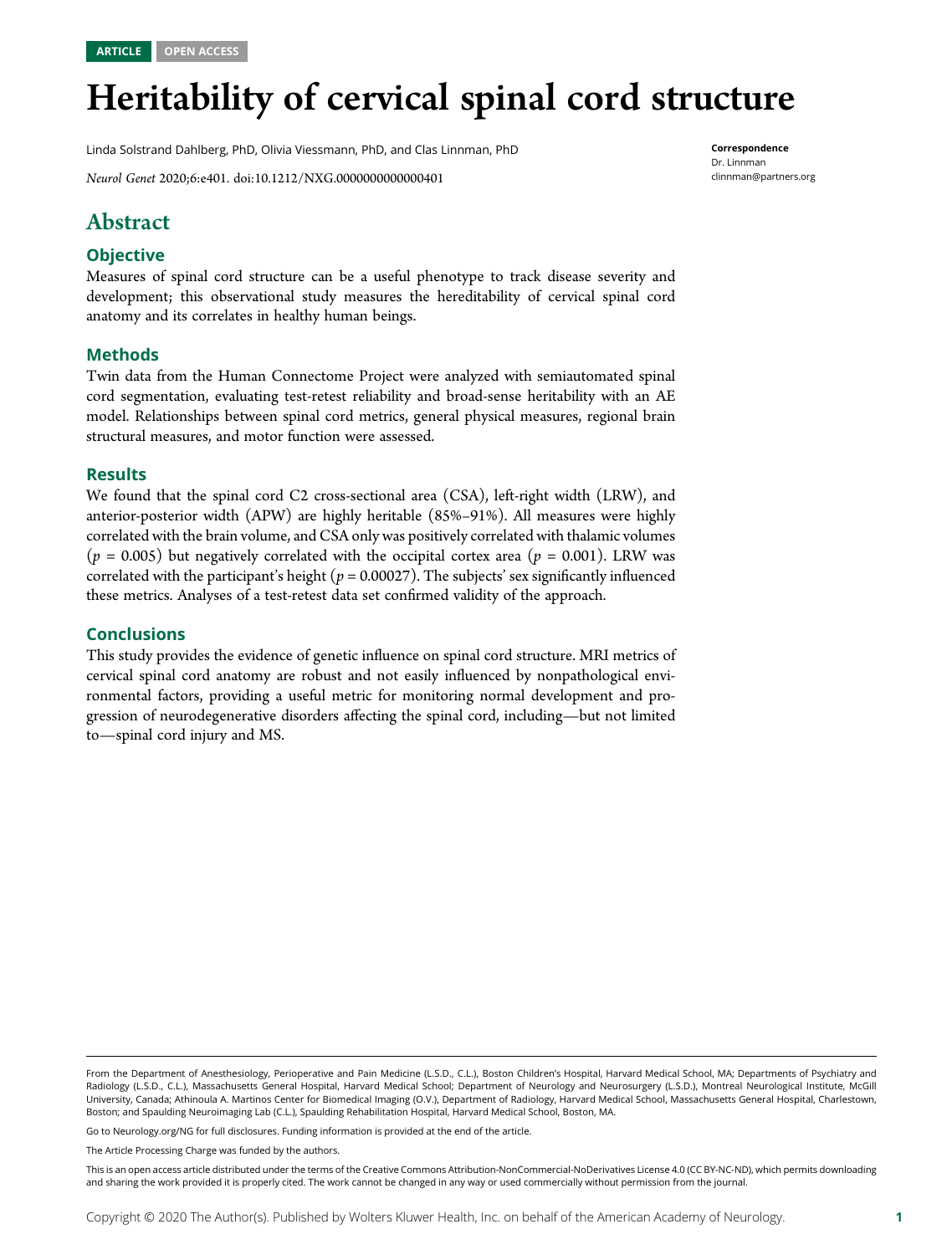# **Glossary**

 $ACE = additive$  plus common plus nonshared environment and error model;  $AE =$  additive plus nonshared environment and error model; AIC = Akaike information criterion; APW = anterior-posterior width; BMI = body mass index; CSA = cross-sectional area; DZ = dizygotic; HCP = Human Connectome Project; LRW = left-right width; MZ = monozygotic; SCI = spinal cord injury.

Automated and semiautomated approaches have been developed to study spinal cord structure, enabling raterindependent segmentation and quantification of spinal cord metrics. Using these methods, recent studies have reported reductions in the spinal cord cross-sectional area (CSA), leftright width (LRW), and anterior-posterior width (APW) in  $MS<sub>1</sub><sup>1,2</sup>$  amyotrophic lateral sclerosis,<sup>3</sup> and spinal cord injury  $(SCI).<sup>4–8</sup>$  After SCI, changes to the sensorimotor cortex have also been reported, $9,10$  indicative of cortical reorganization because of the lack of afferent input from the spinal cord. Of interest, spinal cord atrophy correlates with physical functioning after SCI.<sup>7,8</sup> This suggests that cord atrophy may be proportional to somato-motor cortex atrophy. However, it is unknown if such a relationship exists before injury, i.e., is the spinal cord structure linked to the cortical sensorimotor representation and with motor abilities in healthy subjects?

Human brain anatomy is heritable with a genetic contribution between 66% and 97% for total brain volume, as estimated in twin studies.<sup>11</sup> There are no previous studies on heritability of spinal cord structure. Determining factors that contribute to variations in spinal cord structure in healthy individuals add to our understanding of the CNS and, crucially, to markers of neurodegenerative pathology.

We hypothesized that CSA, LRW, and APW of the spinal cord is (1) reliably measured, (2) hereditary, and (3) is proportional to the volume of the thalamus and cerebellum and the sensory and motor cortex area, as well as to motor function.

# Methods

# Data included in the analyses

Data used in the current study were a subset of unprocessed structural data from the Human Connectome Project (HCP) including test-retest data [\(db.humanconnectome.org](https://db.humanconnectome.org/)). We investigated 332 participants. Sufficient brain coverage to quantify CSA was obtained in 283 participants. These were 50 pairs of monozygotic (MZ) and 50 pairs of dizygotic (DZ) twins, as well as 83 unrelated participants. MZ and DZ twin pairs were selected to be matched for age (±5 years) and race. Structural brain scans, behavioral data and information on the participants' whole brain volume (ventricles excluded), and regional brain areas and volumes (obtained by the HCP FreeSurfer parcellation<sup>12</sup>) were used in the subsequent analyses. Brain regions included the bilateral precentral and postcentral gyrus, and volumes of the cerebellar gray matter and thalamus. Data for all variables of interest were available for all participants.

In the HCP data set, there is test-retest data from 45 participants. Of the 45 participants, 9 were excluded because spinal cord segmentation did not work on either one or both of their scans, primarily because of poor tissue contrast or incomplete coverage of the cervical spine. Ultimately, 36 participants remained in the test-retest analysis, where the first data set was also included in the main heredity analysis. See Supplemental Data for test-retest methodology and results, [links.lww.com/NXG/A225](http://links.lww.com/NXG/A225).

# MRI

The HCP data were acquired at Washington University in St. Louis on a 3 Tesla Siemens Connectome Skyra scanner (Siemens, Erlangen, Germany) using a 32-channel head coil.<sup>13</sup> The structural scan was a T1-weighted magnetisation prepared rapid gradient echo: repetition time: 2,400 ms, echo time: 2.14 ms, inversion time: 1,000 ms, flip angle: 8°, and matrix size: 266 ×  $320 \times 320$ , 0.7 mm isotropic voxel size. The 224-mm coverage along the Z direction (head to toe) allowed for evaluation of cervical structures in most participants to spinal level C2 and in some cases C3. To take advantage of the full field of view, raw MRI data from HCP were obtained and subsequently corrected gradient field nonlinearity. See supplemental data for details [\(links.lww.com/NXG/A225\)](http://links.lww.com/NXG/A225), including an evaluation of the effect of gradient field nonlinearity correction on data validity.

# Spinal cord segmentation

Image processing of the spinal cord was carried out with the Spinal Cord Toolbox.<sup>14</sup> It used semiautomatic methods for segmentation, labeling, and extraction of spinal cord metrics. Because the HCP data are centered over the brain, manual landmarks of the spinal cord were used to initiate the detection of the cord for the subsequent automatic segmentation. The output is a binary mask of the spinal cord in 3D space that was inspected in each participant. The next step registered the data to the MNI-Poly-AMU template, including probabilistic labeling of the spinal segments of each vertebrae. The template is then warped back to native space of each participant. The fit of the template and each spinal cord segment were manually inspected in all participants. Finally, CSA, LRW, and APW were extracted from each segment of the cord. Here, we examine the C2 level of the spinal cord because the C2 level is at an ideal location for segmentation and analysis; the surrounding CSF creates optimal contrast for accurate segmentation of this area, with less curvature than that of the more caudal spinal cord levels.<sup>15</sup> Moreover, studies on SCI and MS have reported the C2 structure to be linked to clinical outcome scores.<sup>16–18</sup> If the border between 2 segments was not in accordance with landmarks surrounding the spinal cord, the slices corresponding to each level were manually selected and used in calculation of C2 CSA, LRW, and APW.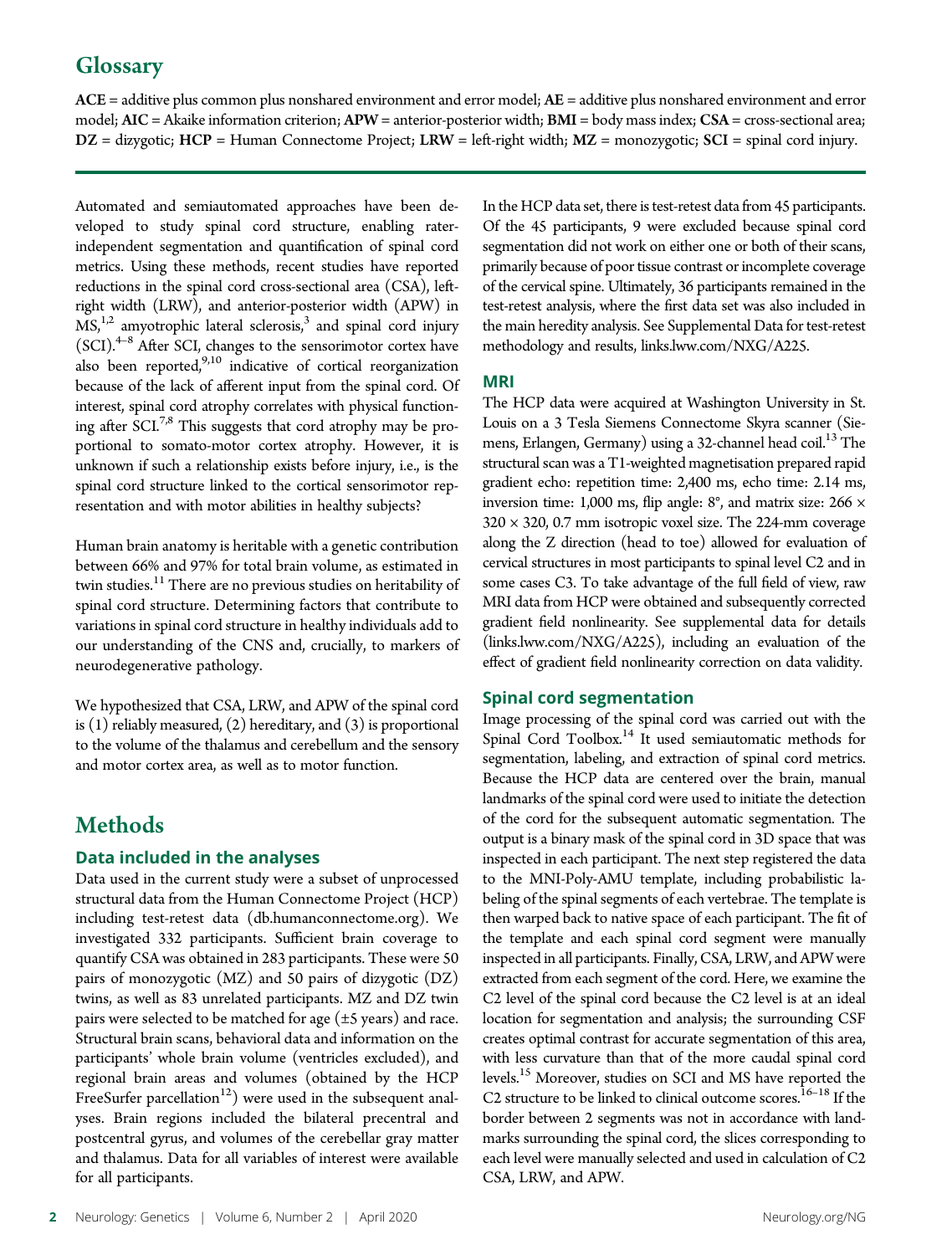# Behavioral measurements

All measurements pertaining to motor functioning were obtained with the NIH Toolbox Motor Battery.<sup>19</sup> We used data from the 9-hole pegboard dexterity test, the grip strength test, the 4-m walk gait speed test, and the 2-minute walk endurance test. To estimate simple reaction time, we used reaction times from the 0-back working memory task, under the assumption that the 0-back control condition would primarily reflect a direct perceptual response<sup>20</sup> not affected by working memory load.

### Statistical analyses

Statistical analyses on the test–retest data and spine metrics and behavioral measures were carried out in GraphPad Prism version 7.0c for Mac (GraphPad Software, La Jolla, California, [graphpad.com\)](http://www.graphpad.com). Linear regression analyses between cord anatomical metrics, physical, behavioral, and brain metrics were carried out with the statistical package R in R Studio (RStudio: Integrated Development for R. RStudio, Inc., Boston, MA, [rstudio.com/](http://www.rstudio.com/)). Heritability analyses were conducted using a classic twin model carried out with the "mets" package, also implemented in R.

# Relations to behavioral and brain measures

Simple regression models are not appropriate for twin data because the assumption of independence between observations is violated by the paired structure of data.<sup>21</sup> To determine the relationship between spinal cord metrics and behavior or brain metrics, we used multiple regression models where the mean value of twin pairs and the difference between twin pairs was used as regressors (model 2 in reference 21). Data from nontwins  $(n = 83)$  were also included in the models.

These analyses were used to investigate the relationship between CSA, LRW, and APW:

- General physical measures: body height, body weight, body mass index (BMI), and total brain volume. Each model also controlled for the sex of the subjects. The resulting 4 separate regression models were Bonferroni corrected (4 variables,  $p < 0.0125$  considered significant).
- 2. Motor function: grip strength (age adjusted), dexterity (age adjusted), endurance (age adjusted) and gait speed, and reaction time from the 0-back working memory task (5 variables,  $p < 0.01$  considered significant).
- 3. Brain metrics: area of the bilateral precentral and postcentral gyrus, the volume of the cerebellar gray matter, and the volume of the thalamus. As a "control" region, we also calculated the relationship to the occipital area. Each model also controlled for sex and total brain volume (5 variables,  $p < 0.01$  considered significant).

### Sex as a biological variable

To evaluate if sex influenced CSA, LRW, and APW while controlling for weight and body length, 3 multiple regression models were calculated and adjusted for twin-samples as mentioned above.

# Heritability analysis

To inspect data, correlations in intratwin pairs were first carried out with a Spearman rank-order correlation. A higher correlation in the MZ twins compared with the DZ twins indicates a genetic influence on the tested traits: CSA, LRW, and APW (figure 1).

Two models were initially run, an additive plus common plus nonshared environment and error model (ACE) and an additive plus nonshared environment and error model (AE) model which models the variance in 3 components: additive genetic effect (A), shared environmental effects (C), and unique environmental effects plus error (E). The model fit was estimated with Akaike information criterion (AIC), where the lowest AIC value indicates the best fitting model.

The polygenic model was carried out on CSA, LRW, and APW. Age and sex were therefore included as covariates in the analyses.

# Standard protocol approvals, registrations, and patient consents

Because this study was conducted with publicly available data from the HCP (as well as HCP Restricted Access Data), consent was obtained by the HCP. Details regarding data access are found in their previously published studies (for example [reference 5]).

## Data availability

The imaging data, behavioral test scores, and demographics used for this project are readily available from the HCP [\(db.](https://db.humanconnectome.org/) [humanconnectome.org\)](https://db.humanconnectome.org/). In accordance with the HCP Restricted Access Data Use Terms,<sup>22</sup> study-specific participant IDs to each individual, as well as the resulting spinal cord segmentation data, will be made available on publication through the HCP Database [\(db.humanconnectome.org](https://db.humanconnectome.org/)).

# Results

# Demographics

We analyzed C2 CSA, LRW, and APW in 332 participants, whereof 52 participants were excluded from the analyses because of unreliable or incomplete coverage of the C2 vertebrae. The final sample  $(n = 283)$  consisted of 190 women and 93 men, with an average age of 29.5 years (range 22–36 years). There were significantly more women than men in the sample, and women were approximately 2 years younger (women = 27.9 years vs men = 30.1 years,  $p < 0.0001$ ). Participants in the analyzed sample, consisting mostly of twins and with a higher proportion of females, were on average significantly shorter (168.5 cm vs 171.4 cm,  $p < 10^{-4}$ ) and lighter (75.4 kg vs 79.9)<br>kg n  $\le 10^{-4}$ ) than the full HCP sample  $kg, p < 10^{-4}$ ) than the full HCP sample.

# Cord metrics

The mean C2 CSA was  $71.77 \, (\pm 5.65) \, \text{mm}^2$ , the mean LRW was 11.52 ( $\pm 0.61$ ) mm, and the mean APW was 8.0 ( $\pm 0.49$ ) mm. LRW and APW were highly correlated with CSA values (see figure e-1, [links.lww.com/NXG/A225](http://links.lww.com/NXG/A225)); however, LRW and APW were not significantly correlated with each other (table e-1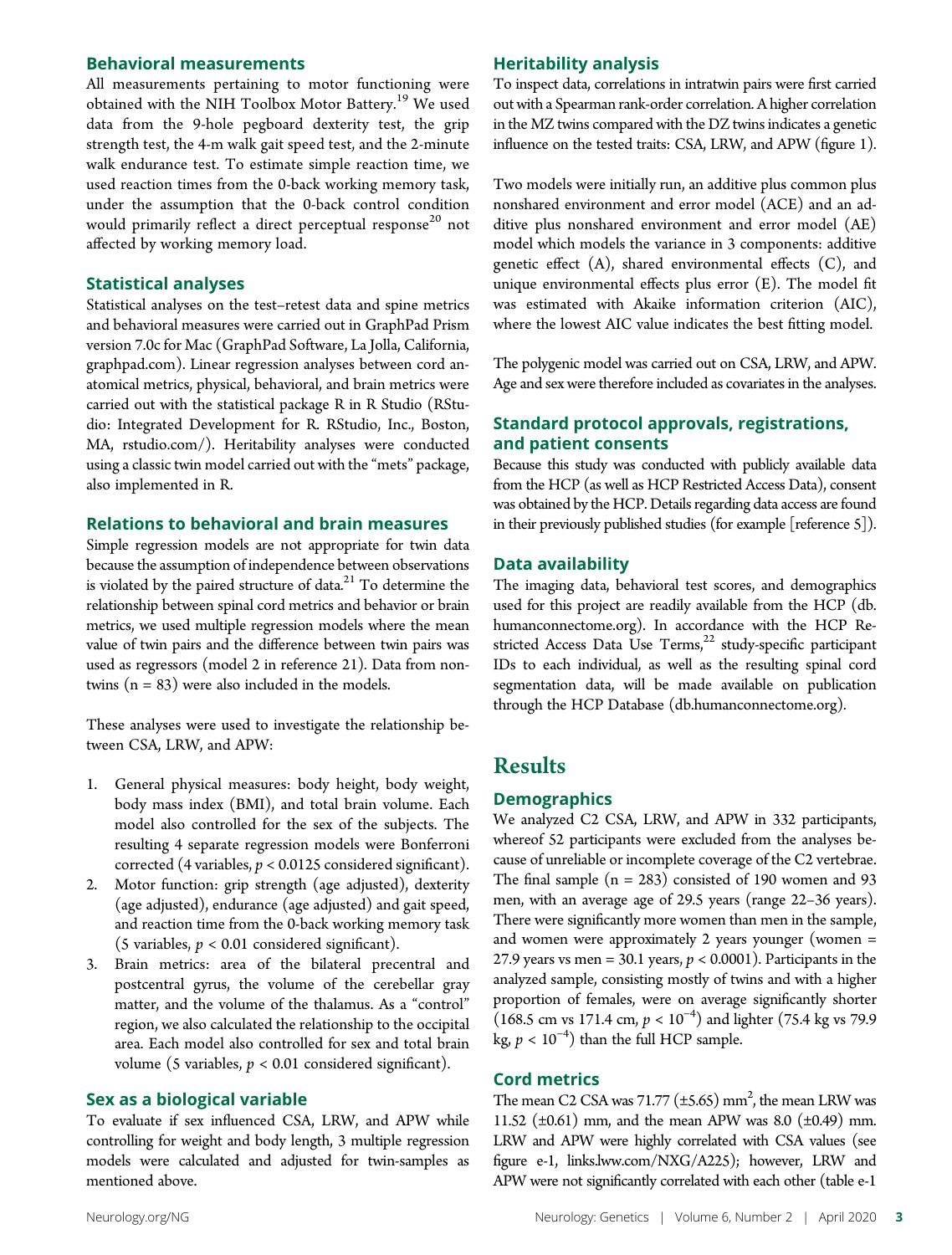



(A) CSA = cross-sectional area; (B) A-P = anterior–posterior width; (C) R-L = right–left width.

and figure e-2, [links.lww.com/NXG/A225\)](http://links.lww.com/NXG/A225). A robust regression and outlier removal test was carried out to examine the data for outliers.<sup>23</sup> With the default coefficient criterion of  $Q = 1\%$ , the test identified 3 outliers in the CSA measures and one outlier in APW

(of which one was also an outlier in the CSA data). We chose not to exclude any of these data because a visual inspection verified that these were not products of methodological errors, rather they represent large values from the natural variability in the data.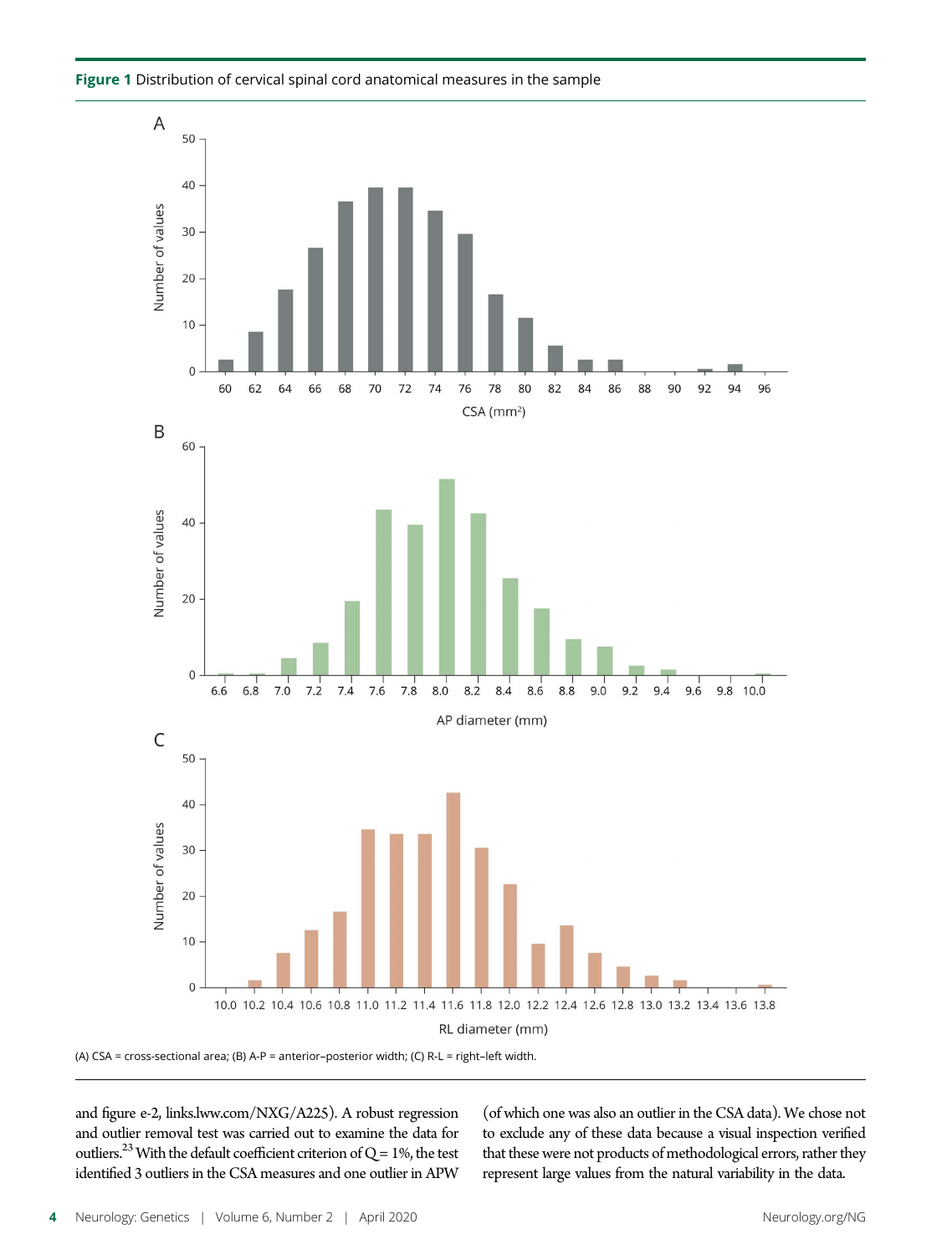Figure 2 C2 cross-sectional T1w image



The segmented cord is marked in blue: (A) largest CSA in sample, 94.2 mm $^2$ , (B) smallest CSA in sample, 60.2 mm $^2$ , (C) largest ratio between LRW and APW (13.7 mm × 6.6 mm), and (D) smallest ratio between LRW and APW (10.4 mm × 9.1 mm). APW = anterior-posterior width; CSA = cross-sectional area; DZ = dizygotic; LRW = left-right width; MZ = monozygotic.

Figure 1 illustrates C2 anatomical results across the range of normal variation in the sample, and figure 2 demonstrates the extreme values regarding CSA and ratios between LRW and APW.

# Heritability analysis

The AIC of the ACE and AE models for both the CSA APW measurements did not differ from each other, suggesting either model describes the data equally well. Comparing the AIC for the LRW measurement resulted in a lower loglikelihood ratio for the AE model, indicating that the AE model was a better fit for the data, where shared environment (C) had little influence. This is consistent with previous studies on brain structure.<sup>24</sup>

The AE model on CSA, LRW, and APW reported a broadsense heritability of 0.912, 0.852, and 0.868, respectively; see also figure 3 for an illustration. See table 1 for model fitting parameter estimates and table 2 for heritability estimates.

Heritability of brain volume (no ventricles) was also carried out. The AIC suggested that the AE model was a better fit for the data. The AE model reported the broad-sense heritability of brain volume to be 0.955.

# Correlations with physical, behavioral and brain measures

We investigated the relationship between CSA, LRW, and APW and (1) general physical measures, (2) motor behavior





Correlations of CSA measures between each (A) MZ and (B) DZ twinset included in the analysis are illustrated, in addition to density plots showing the distribution of the data. CSA = cross-sectional area; DZ = dizygotic; MZ = monozygotic.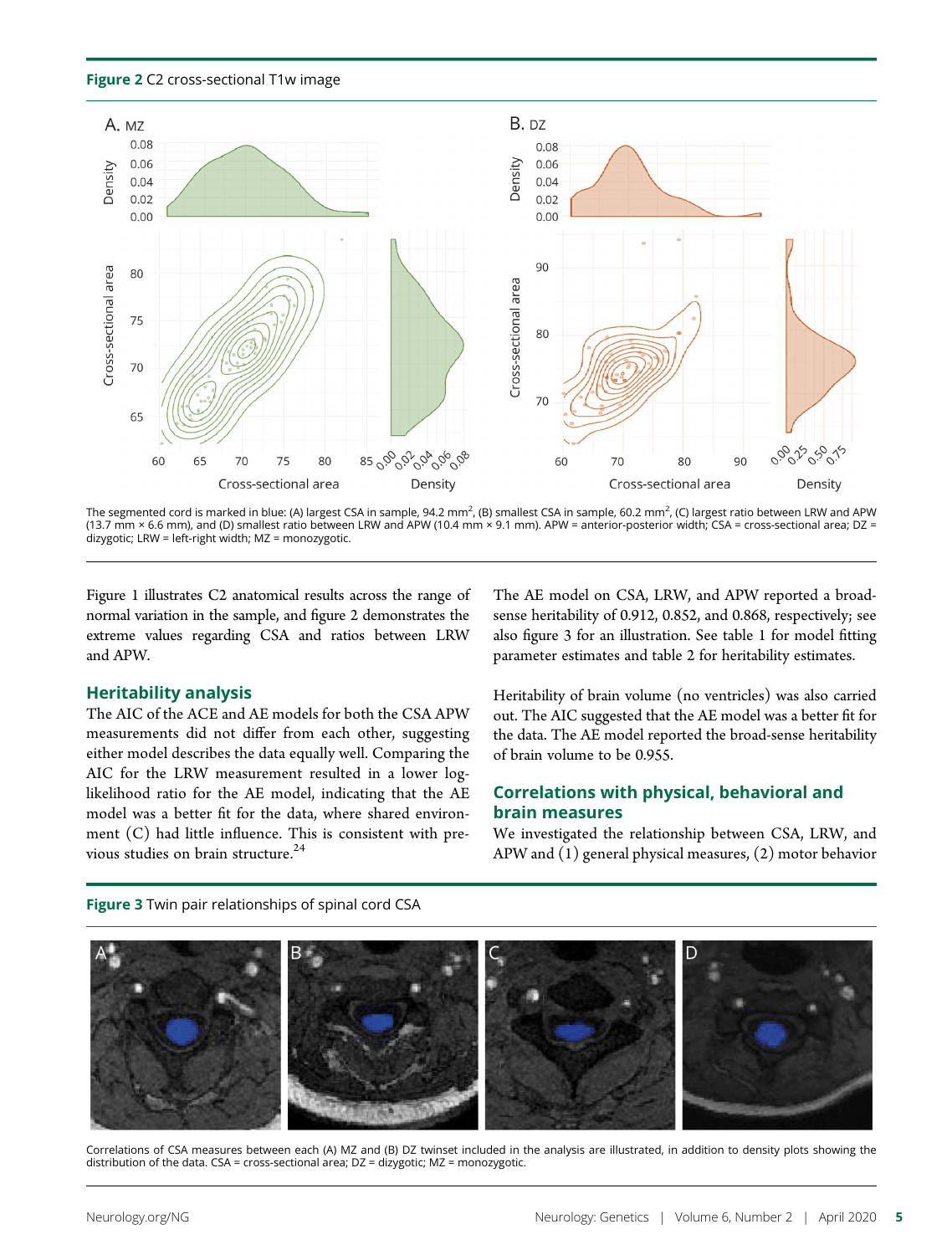Table 1 Model fitting parameter estimates for analysis of heritability of spinal cord metrics and brain volume

| Measure                | Model      | $-2LL$      | df | <b>AIC</b> | $x^2$    | p Value | <b>Variance estimates</b> |             |       |                      |       |                 |
|------------------------|------------|-------------|----|------------|----------|---------|---------------------------|-------------|-------|----------------------|-------|-----------------|
|                        |            |             |    |            |          |         | a                         | 95% CI      | c     | 95% CI               | e     | 95% CI          |
| <b>CSA</b>             | ACE        | $-691.064$  | 5  | 1,392.13   |          |         | 0.912                     | 0.873-0.951 | 0.0   | $0.0$ to $0.0$       | 0.088 | 0.049-0.127     |
|                        | AE         | $-691.064$  | 4  | 1,390.13   | < 0.0001 | 1       | 0.912                     | 0.873-0.951 |       |                      | 0.088 | 0.049-0.127     |
| <b>APW</b>             | <b>ACE</b> | $-124.405$  | 5  | 258.81     |          |         | 0.868                     | 0.810-0.926 | 0.0   | $0.0$ to $0.0$       | 0.132 | 0.074-0.190     |
|                        | AE         | $-124.405$  | 4  | 256.81     |          |         | 0.868                     | 0.810-0.926 |       |                      | 0.132 | 0.074-0.190     |
| <b>LRW</b>             | <b>ACE</b> | $-181.56$   | 5  | 373.112    |          |         | 0.822                     | 0.398-1.246 | 0.3   | $-0.389$ to<br>0.448 | 0.149 | $0.086 - 0.211$ |
|                        | AE         | $-181.569$  | 4  | 371.139    | 0.019    | 0.8913  | 0.852                     | 0.789-0.914 |       |                      | 0.148 | 0.086-0.211     |
| <b>Brain</b><br>volume | <b>ACE</b> | $-2,993.46$ | 4  | 5.994.926  |          |         | 0.597                     | 0.369-0.825 | 0.359 | 0.128-0.590          | 0.044 | $0.025 - 0.063$ |
|                        | AE         | $-2,995.63$ | 3  | 5,997.255  | 4.3294   | 0.0375  | 0.955                     | 0.936-0.974 |       |                      | 0.045 | $0.026 - 0.065$ |

Abbreviations: −2LL = −2 log-likelihood; a = additive genetics; ACE = additive plus common plus nonshared environment and error model; AE = additive plus nonshared environment and error model; AIC = Akaike information criterion; APW = anterior-posterior width; c = shared environment; CI = confidence interval; CSA = cross-sectional area; df, degrees of freedom; e = unique environment; LRW = left-right width.

measures, and (3) regional brain measures (see supplementary table e-2, [links.lww.com/NXG/A225\)](http://links.lww.com/NXG/A225). Aside from sex, which had a significant influence on several of the models, the only significant coefficients in the general physical models were CSA, LRW, and APW in relation to total brain volume ( $p = 1.7$  $\times$  10<sup>-12</sup>, 4.2  $\times$  10<sup>-5</sup>, and 3.4  $\times$  10<sup>-7</sup>, respectively) and a significance between height and LRW ( $p = 0.00027$ ), where LRW increased proportionally with height of the participant.

In the behavioral models, there were no significant relationships. In the regional brain metrics models, whole brain volume was a significant covariate. Significant relationships were observed between CSA and thalamus volume  $(p = 0.005)$  and CSA and the occipital area; the CSA increased with the volume of the thalamus, whereas on the other hand, CSA was decreased proportional to the area of the occipital cortex ( $p = 0.001$ ).

# Sex as a biological variable

There was a significant difference in the CSA between men and women  $(73.57 \text{ vs } 70.88 \text{ mm}^2; t = 3.86; p < 10^{-4})$  and in APW (8.18 vs 7.92 mm;  $t = 4.43$ ;  $p < 10^{-4}$ ), but not in the LRW (11.55 vs 11.50 mm;  $t = 0.62$ ;  $p = 0.5347$ ).

A multiple linear regression was calculated to predict CSA based on sex, body length, and weight, controlling for twin status A significant regression equation was found (F  $(5,277) = 4.23, p < 0.001$ , with an  $R^2$  of 0.07. Predicted CSA is equal to  $51.08$  mm<sup>2</sup> – 1.3 (SEX) + 0.3 (HEIGHT) – 0.007 (WEIGHT), where sex is coded as  $0 =$  Male,  $1 =$  Female,

| Measure             | Model      | <b>Correlation</b><br>within MZ | 95% CI          | Correlation<br>within DZ | 95% CI      | h <sup>2</sup> |
|---------------------|------------|---------------------------------|-----------------|--------------------------|-------------|----------------|
| <b>CSA</b>          | <b>ACE</b> | 0.912                           | 0.864-0.944     | 0.456                    | 0.436-0.475 | 0.912          |
|                     | AE         | 0.912                           | 0.864-0.944     | 0.456                    | 0.436-0.475 | 0.912          |
| <b>APW</b>          | ACE        | 0.868                           | 0.797-0.915     | 0.434                    | 0.405-0.462 | 0.868          |
|                     | AE         | 0.868                           | 0.797-0.915     | 0.434                    | 0.405-0.462 | 0.868          |
| <b>LRW</b>          | ACE        | 0.852                           | $0.775 - 0.903$ | 0.441                    | 0.208-0.626 | 0.822          |
|                     | AE         | 0.852                           | 0.776-0.903     | 0.426                    | 0.394-0.457 | 0.852          |
| <b>Brain volume</b> | <b>ACE</b> | 0.956                           | 0.933-0.972     | 0.658                    | 0.523-0.760 | 0.597          |
|                     | AE         | 0.955                           | $0.931 - 0.970$ | 0.477                    | 0.468-0.487 | 0.955          |
|                     |            |                                 |                 |                          |             |                |

Table 2 Broad-sense heritability and within-twin correlations for each model of spinal cord and brain volume heritability analyses

Abbreviations: a = additive genetics; ACE = additive plus common plus nonshared environment and error model; AE = additive plus nonshared environment and error model; APW = anterior-posterior width; c = shared environment; CI = confidence interval; CSA = cross-sectional area; DZ = dizygotic; e = unique environment;  $h^2$  = heritability; LRW = left-right width; MZ = monozygotic.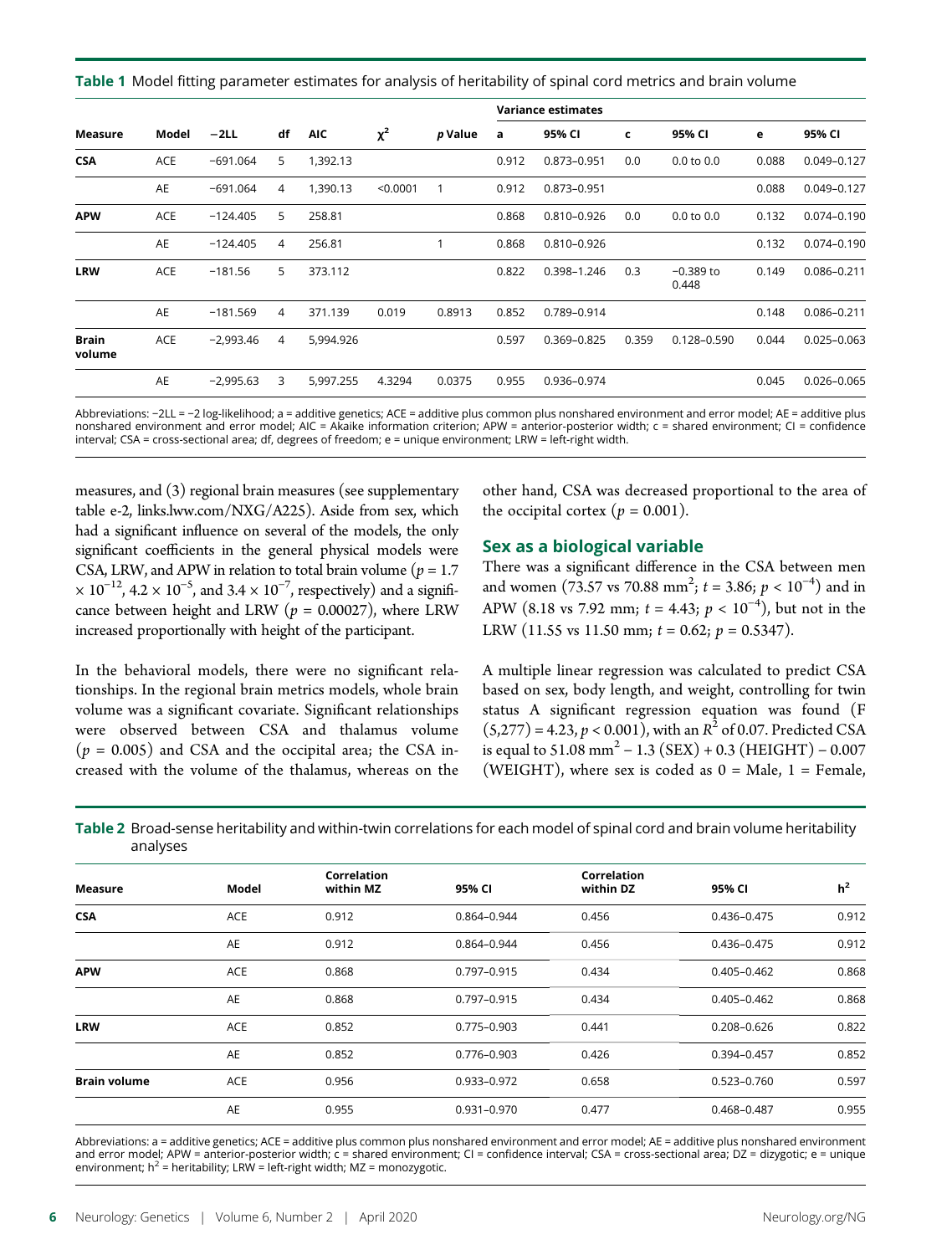height is measured in inches, and weight is measured in pounds. Only body length was a predictor of CSA ( $p = 0.02$ , see table e-1, [links.lww.com/NXG/A225](http://links.lww.com/NXG/A225)).

A multiple linear regression was calculated to predict LRW based on sex, body length, and weight, controlling for twin status A significant regression equation was found (F  $(5,277)$  = 2.92,  $p = 0.013$ ), with an  $R^2$  of 0.05. Predicted LRW diameter is equal to 7.81 mm + 0.2 (SEX) + 0.05 (HEIGHT) − 0.0001 (WEIGHT), where sex is coded as  $0 =$  Male,  $1 =$  Female, height is measured in inches, and weight is measured in pounds. Only body length was a significant predictor of LRW diameter.

A multiple linear regression was calculated to predict APW based on sex, body length, and weight, controlling for twin status A significant regression equation was found (F  $(5,277)$  = 4.04,  $p = 0.001$ ), with an  $R^2$  of 0.07. Predicted APW diameter is equal to 8.13 mm  $-$  0.27 (SEX) + 0.002 (HEIGHT)  $-$  0.0007 (WEIGHT), where sex is coded as  $0 =$  Male,  $1 =$  Female, height is measured in inches, and weight is measured in pounds. Sex was the only significant predictor of APW diameter.

# **Discussion**

In a young and healthy cohort, cervical spinal cord structure is quantifiable using semiautomated and unbiased methods from brain imaging data. Cervical spinal cord structure is highly heritable, with genetic influences ranging from 85% to 91%. C2 cervical CSA is linearly proportional to total brain volume and thalamus volume but is not related to height, weight, BMI, or measures of motor behavior in this sample.

Our estimates indicate a genetic component accounting for 91% of the variation in spinal cord CSA, 85% for LRW, and 87% for APW. This suggests that the level of genetic influence on spinal cord structure is comparable with what has been reported on brain volume (see reference 11 for a review). This suggests that genes play a bigger role in spinal cord structure compared with the nonpathological environment. We also did not observe any relationships to motor behavior in young healthy controls. As such, the large reductions in CSA consistently observed after SCI and in neurodegenerative states are not likely to be confounded by environmental factors before the onset of the disease. This makes them useful in tracking disease severity and progression.

The heritability analyses showed that shared environmental influence (the C component in the ACE model) had close to no influence in the 3 different measurements. The lack of influence by a shared environment could be because of the assumption that both DZ and MZ twins share a more similar environment, both in utero and in childhood, compared with nontwin family members.

The HCP sample showed an average C2 CSA of  $71.77 \text{ mm}^2$  $(n = 283)$ , LRW of 11.52 mm, and an APW of 8.0 mm.

Previous studies have shown large variations in the cervical CSA of healthy populations, ranging from  $70.2^{25}$  and  $79.9^{26}$  to 84.7 mm<sup>2</sup>.<sup>15</sup> Our results are comparable with previous studies . using the same segmentation method. $27$  Postmortem studies have found C2 CSA to be between  $56 \pm 3.4$  mm<sup>2</sup>,<sup>28</sup> 70  $\pm$ ,  $20 \text{ mm}^2$ , $29 \text{ and } 83 \text{ mm}^2$ . $30 \text{ Data acquisition methods, such}$ , . using T1- or T2-weighted images $31$  and data analytical methods $^{25}$  influence the measures of cord anatomy.

The methods implemented in the Spinal Cord Toolbox have been validated elsewhere, $31$  but here, we had the opportunity to test the reproducibility with a test-retest data set of 36 participants. Our analyses resulted in an intraclass correlation coefficient measure that is considered good to excellent for CSA and excellent for LRW and APW. Thus, the Spinal Cord Toolbox proves to be a reliable tool for estimating C2 CSA, LRW, and APW from T1-weighted magnetisation prepared rapid gradient echo data, even when C2 is close to the edge of the field of view, if gradient nonlinearity is accounted for. Because our measures displayed high test-retest reliability, the numerical differences in the literature may be due to the differences in MRI contrast between CSF and white matter dependent on imaging sequences, voxel size, scanner gradients, and differences in segmentation protocols. We recommend caution when pooling data from multiple sites or multiple imaging sequences. Correction for gradient nonlinearity is crucial (see appendix e-1, [links.lww.com/NXG/](http://links.lww.com/NXG/A225) [A225\)](http://links.lww.com/NXG/A225). Dedicated spinal cord sequences isocentered over the spine and not the brain, and usage of both T1- and T2 weighted images improve generalizability.

Our analyses showed that CSA, LRW, and APW all significantly correlated with brain volume. Previous studies have also reported a relationship between cervical CSA and brain volume<sup>26,32</sup> or, in postmortem studies, between CSA and brain weight.<sup>28</sup> We also observed a relationship between LRW and body height, where LRW increased with height. This is in line with a previous study reporting a positive relationship between C7 CSA and body height in specimens from 152 cadavers.<sup>28</sup> However, no such relationship was observed in a study encompassing CT scans of 36 participants.<sup>33</sup>

We did not observe any further correlations between cord metrics and other physical features or motor behavior. The only regional brain metric that was correlated with CSA was thalamus volume and, surprisingly, an inverse relationship between CSA and occipital area. Given the number of ascending spinal cord tracts projecting to the thalamus, this relationship is plausible. The negative relationship between cord CSA and occipital area is more surprising and may be because of multicollinearity between occipital area and total brain volume.

As in previous studies,  $^{26,34}$  men had significantly higher CSA than women and also higher LRW and APW. Notably, in multiple regression models, body length was the only predictor of CSA and LRW, whereas sex was the only predictor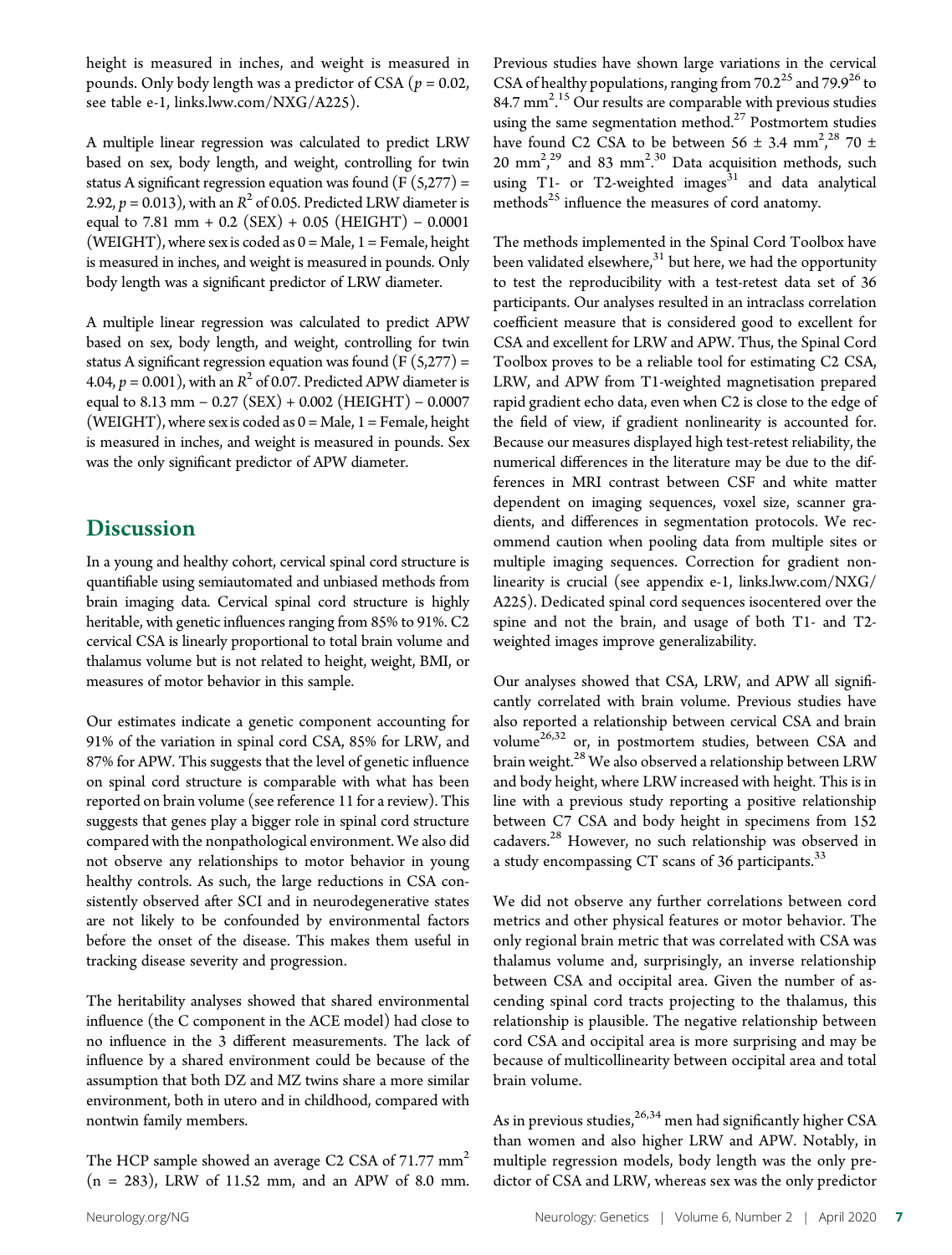of APW. It has been suggested that LRW is reflective of motor tracts mainly located in the lateral funiculi, whereas APW is reflective of the sensory tracts found in the dorsal funiculus.<sup>35</sup> Indeed, we found that LRW and APW were not proportional and thus largely independent metrics of cord anatomy. Previous studies indicate that tactile spatial acuity improves with decreasing finger size independent of  $sex<sup>36</sup>$ and that fingertips have a similar number of Meissner corpuscles, regardless of size.<sup>37</sup> As such, the number of fingertip sensory axons at C2 would be similar for a small and a large hand (or, in effect, for a short and a tall person). If this extrapolation holds for the whole body, it would suggest that the total number of sensory receptors and associated spinal axons are roughly equivalent across men and women and across body size but with higher density in smaller bodies. The observed relation between body length and cord diameter would then be reflective of the average axonal diameter, rather than the number of axons. Because axonal conduction velocity in myelinated axons is approximately linearly proportional to axon diameter, $38$  we speculate that the observed cord-thickness body-length relationship is reflective of increased axonal diameter to achieve similar transmission times in short and tall bodies.

Owing to the narrow age range in the HCP young adult sample, we did not evaluate age effects. Previous studies are mixed, with reports of no correlation with age, height, and weight,<sup>33</sup> as well as reports of a relationship between spinal cord CSA and age and height.<sup>39</sup>

Previous studies in the spinal cord injured population have demonstrated parallel changes in both cord CSA and somatosensory regions<sup>7,40,41</sup> between CSA and hand grip strengths, $^{18}$  and between LRW and motor score, $^{35}$  whereas APW correlated with sensory scores.<sup>35</sup> In patients with MS, atrophy of the upper cervical cord is evident in APW but not  $LRW,^{42}$  whereas studies on ALS have only reported on  $CSA.<sup>3</sup>$ We did not observe any relationships between motor function and cord metrics in the present large, young, and healthy cohort. This suggests that it might only be in pathologic states with anterograde and retrograde degeneration of white matter, reducing cord area by  $5-22$  mm<sup>2</sup>, that such relationships are unmasked.

Several large imaging studies in MS have demonstrated extensive cord atrophy. $42-44$  We also know from longitudinal neuroimaging studies that brain volume decreases with aging and in neurodegenerative disorders such as Alzheimer and Parkinson disease. Whether the CSA of the spinal cord changes over time in healthy individuals is inconclusive.<sup>45</sup> Some studies have found small reductions in the spinal cord CSA in elderly individuals.46–<sup>48</sup> Future studies should aim to elucidate the changes in spinal cord structure in healthy and pathologic aging and if it correlates with changes in motor and sensory functioning. Several ongoing brain neuroimaging efforts have an adequate field of view to evaluate developmental and neurodegenerative effects on the upper cervical cord. This will provide additional meaningful metrics both for clinical and scientific examination.

Some caution should be exercised when interpreting the spinal cord imaging studies because the spinal cord is a relatively small area and is susceptible to partial volume effects. HCP data were collected using  $0.7 \times 0.7 \times 0.7$  mm resolution, a substantial improvement over typical 1-mm isotropic data but much higher resolution methods are being developed.<sup>49</sup> Moreover, signal-to-noise ratio at the outer edges of the field of view (i.e., in the spine area of a brain scan) can be low, making a segmentation based on intensities more challenging. However, the C2 spinal cord level is an optimal region to study because there is very little curvature, making a distinction between the spinal cord and surrounding CSF easier.<sup>15</sup>

Another limitation on the analytic level is the use of the AE model. The AE model gives estimation pertaining to 2 factors: additive genetic effect (A) and unique environmental effect (E). It is noted that the E term also absorbs variation that arises from measurement error and individual day-to-day fluctuations. Linear mixed effects models that explicitly account measurement errors by using repeated measures have been developed<sup>50</sup> but were not used here because our testretest sample was deemed too small.

Similar to the brain, cervical spinal cord anatomy is highly heritable. Provided that the field of view is sufficient to cover the first 2–3 vertebrae, C2 CSA, LRW, and APW can reliably be measured in brain dedicated neuroimaging protocols. With large data sharing initiatives, this opens the possibility to examine these relatively unexplored metrics that harbor important markers of development and pathology.

## Acknowledgment

Data were provided by the Human Connectome Project, WU-Minn Consortium (Principal Investigators: David Van Essen and Kamil Ugurbil; 1U54MH091657) funded by the 16 NIH Institutes and Centers that support the NIH Blueprint for Neuroscience Research and by the McDonnell Center for Systems Neuroscience at Washington University.

### Study funding

Research reported in this publication was supported by the Promobilia Foundation, Wings for Life, The Gordon Foundation (C. Linnman), the Department of Defense SC140194 (C. Linnman, L. Solstrand Dahlberg), NICHD of the NIH under award number 1R01HD097407 (C. Linnman), and the BRAIN Initiative (NIMH grant R01-MH111419) (O. Viessmann).

# **Disclosure**

Disclosures available: [Neurology.org/NG](https://ng.neurology.org/content/6/2/e401/tab-article-info).

# Publication history

Received by Neurology: Genetics May 17, 2019. Accepted in final form January 13, 2020.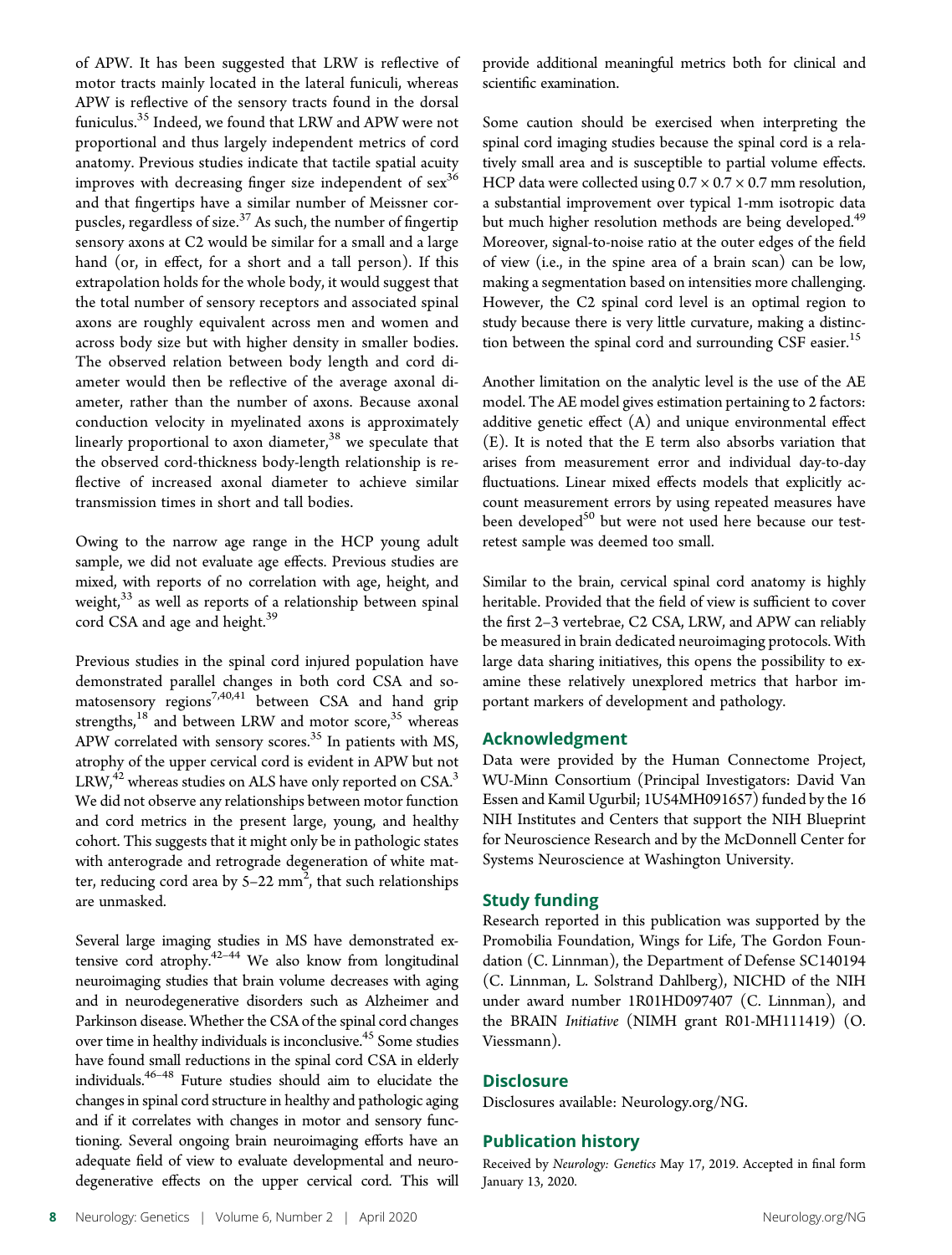### Appendix 1 Authors

| <b>Name</b>                            | Location                         | Role   | Contribution                                                                                          |
|----------------------------------------|----------------------------------|--------|-------------------------------------------------------------------------------------------------------|
| Linda<br>Solstrand<br>Dahlberg,<br>PhD | Harvard<br>Medical<br>School, MA | Author | Analyzed the data, data<br>interpretation, and drafted the<br>manuscript                              |
| Olivia<br>Viessmann,<br><b>PhD</b>     | Harvard<br>Medical<br>School, MA | Author | Processed the data and<br>revised the manuscript for<br>intellectual content                          |
| Clas<br>Linnman,<br><b>PhD</b>         | Harvard<br>Medical<br>School, MA | Author | Conceptualized the study,<br>analyzed the data, data<br>interpretation, and drafted the<br>manuscript |

## References

- Rashid W, Davies GR, Chard DT, et al. Increasing cord atrophy in early relapsingremitting multiple sclerosis: a 3 year study. J Neurol Neurosurg Psychiatry 2006;77: 51–55.
- 2. Abdel-Aziz K, Schneider T, Solanky BS, et al. Evidence for early neurodegeneration in the cervical cord of patients with primary progressive multiple sclerosis. Brain 2015; 138:1568–1582.
- 3. El Mendili M-M, Cohen-Adad J, Pelegrini-Issac M, et al. Multi-parametric spinal cord MRI as potential progression marker in amyotrophic lateral sclerosis. PLoS One 2014;9:e95516.
- 4. Filippi M, Rocca MA. Multiple sclerosis: linking disability and spinal cord imaging outcomes in MS. Nat Rev Neurol 2013;9:189–190.
- 5. Kearney H, Miller DH, Ciccarelli O. Spinal cord MRI in multiple sclerosis diagnostic, prognostic and clinical value. Nat Rev Neurol 2015;11:327–338.
- 6. Lin X, Tench CR, Evangelou N, Jaspan T, Constantinescu CS. Measurement of spinal cord atrophy in multiple sclerosis. J Neuroimaging 2004;14:20S–26S.
- 7. Freund P, Weiskopf N, Ashburner J, et al. MRI investigation of the sensorimotor cortex and the corticospinal tract after acute spinal cord injury: a prospective longitudinal study. Lancet Neurol 2013;12:873–881.
- 8. Freund P, Curt A, Friston K, Thompson A. Tracking changes following spinal cord injury: insights from neuroimaging. Neuroscientist 2013;19:116–128.
- Jurkiewicz MT, Crawley AP, Verrier MC, Fehlings MG, Mikulis DJ. Somatosensory cortical atrophy after spinal cord injury: a voxel-based morphometry study. Neurology 2006;66:762–764.
- 10. Wrigley PJ, Gustin SM, Macey PM, et al. Anatomical changes in human motor cortex and motor pathways following complete thoracic spinal cord injury. Cereb Cortex 2009;19:224–232.
- 11. Peper JS, Brouwer RM, Boomsma DI, Kahn RS, Hulshoff Pol HE. Genetic influences on human brain structure: a review of brain imaging studies in twins. Hum Brain Mapp 2007;28:464–473.
- 12. Glasser MF, Coalson TS, Robinson EC, et al. A multi-modal parcellation of human cerebral cortex. Nature 2016;536:171–178.
- 13. Glasser MF, Sotiropoulos SN, Wilson JA, et al. The minimal preprocessing pipelines for the Human Connectome Project. Neuroimage 2013;80:105–124.
- 14. De Leener B, Levy S, Dupont SM, et al. SCT: Spinal Cord Toolbox, an open-source software for processing spinal cord MRI data. Neuroimage 2017;145:24–43.
- 15. Losseff NA, Webb SL, O'Riordan JI, et al. Spinal cord atrophy and disability in multiple sclerosis: a new reproducible and sensitive MRI method with potential to monitor disease progression. Brain 1996;119:701–708.
- 16. Ziegler G, Grabher P, Thompson A, et al. Progressive neurodegeneration following spinal cord injury: implications for clinical trials. Neurology 2018;90:e1257–e1266.
- 17. Horsfield MA, Sala S, Neema M, et al. Rapid semi-automatic segmentation of the spinal cord from magnetic resonance images: application in multiple sclerosis. Neuroimage 2010;50:446–455.
- 18. Freund P, Weiskopf N, Ward NS, et al. Disability, atrophy and cortical reorganization following spinal cord injury. Brain 2011;134:1610–1622.
- 19. Reuben DB, Magasi S, McCreath HE, et al. Motor assessment using the NIH Toolbox. Neurology 2013;80:S65–S75.
- 20. Hur J, Iordan AD, Dolcos F, Berenbaum H. Emotional influences on perception and working memory. Cogn Emot 2017;31:1294–1302.
- 21. Carlin JB, Gurrin LC, Sterne JA, Morley R, Dwyer T. Regression models for twin studies: a critical review. Int J Epidemiol 2005;34:1089–1099.
- 22. Van Essen DC, Smith SM, Barch DM, Behrens TEJ, Yacoub E, Ugurbil K. The WU-Minn Human Connectome Project: an overview. Neuroimage 2013;80:62–79.
- 23. Motulsky HJ, Brown RE. Detecting outliers when fitting data with nonlinear regression - a new method based on robust nonlinear regression and the false discovery rate. BMC Bioinformatics 2006;7:123.
- 24. Hibar DP, Stein JL, Renteria ME, et al. Common genetic variants influence human subcortical brain structures. Nature 2015;520:224–229.
- 25. Yiannakas MC, Mustafa AM, De Leener B, et al. Fully automated segmentation of the cervical cord from T1-weighted MRI using PropSeg: application to multiple sclerosis. Neuroimage Clin 2016;10:71–77.
- 26. Papinutto N, Schlaeger R, Panara V, et al. Age, gender and normalization covariates for spinal cord gray matter and total cross-sectional areas at cervical and thoracic levels: a 2D phase sensitive inversion recovery imaging study. PLoS One 2015;10: e0118576.
- 27. De Leener B, Cohen-Adad J, Kadoury S. Automatic segmentation of the spinal cord and spinal canal coupled with vertebral labeling. IEEE Trans Med Imaging 2015;34: 1705–1718.
- 28. Kameyama T, Hashizume Y, Ando T, Takahashi A. Morphometry of the normal cadaveric cervical spinal cord. Spine (Phila Pa 1976) 1994;19:2077–2081.
- 29. Ko H-Y, Park JH, Shin YB, Baek SY. Gross quantitative measurements of spinal cord segments in human. Spinal Cord 2004;42:35–40.
- 30. Donaldson HH, Davis DJ. A description of charts showing the areas of the cross sections of the human spinal cord at the level of each spinal nerve. J Comp Neurol 1903;13:19–40.
- 31. De Leener B, Kadoury S, Cohen-Adad J. Robust, accurate and fast automatic segmentation of the spinal cord. Neuroimage 2014;98:528–536.
- 32. Engl C, Schmidt P, Arsic M, et al. Brain size and white matter content of cerebrospinal tracts determine the upper cervical cord area: evidence from structural brain MRI. Neuroradiology 2013;55:963–970.
- 33. Yu YL, du Boulay GH, Stevens JM, Kendall BE. Morphology and measurements of the cervical spinal cord in computer-assisted myelography. Neuroradiology 1985;27: 399–402.
- 34. Ulbrich EJ, Schraner C, Boesch C, et al. Normative MR cervical spinal canal dimensions. Radiology 2014;271:172–182.
- 35. Lundell H, Barthelemy D, Skimminge A, Dyrby TB, Biering-Sorensen F, Nielsen JB. Independent spinal cord atrophy measures correlate to motor and sensory deficits in individuals with spinal cord injury. Spinal Cord 2011;49:70–75.
- 36. Peters RM, Hackeman E, Goldreich D. Diminutive digits discern delicate details: fingertip size and the sex difference in tactile spatial acuity. J Neurosci 2009;29: 15756–15761.
- Dillon YK, Haynes J, Henneberg M. The relationship of the number of Meissner's corpuscles to dermatoglyphic characters and finger size. J Anat 2001;199:577–584.
- 38. Hursh JB. Conduction velocity and diameter of nerve fibers. Am J Physiol Content 1939;127:131–139.
- 39. Kameyama T, Hashizume Y, Sobue G. Morphologic features of the normal human cadaveric spinal cord. Spine (Phila Pa 1976) 1996;21:1285–1290.
- 40. Jutzeler CR, Huber E, Callaghan MF, et al. Association of pain and CNS structural changes after spinal cord injury. Sci Rep 2016;6:18534.
- 41. Hou J, Xiang Z, Yan R, et al. Motor recovery at 6 months after admission is related to structural and functional reorganization of the spine and brain in patients with spinal cord injury. Hum Brain Mapp 2016;37:2195–2209.
- 42. Lundell H, Svolgaard O, Dogonowski AM, et al. Spinal cord atrophy in anteriorposterior direction reflects impairment in multiple sclerosis. Acta Neurol Scand 2017; 136:330–337.
- 43. Azodi S, Nair G, Enose-Akahata Y, et al. Imaging spinal cord atrophy in progressive myelopathies: HTLV-I-associated neurological disease (HAM/TSP) and multiple sclerosis (MS). Ann Neurol 2017;82:719–728.
- 44. Eden D, Gros C, Badji A, et al. Spatial distribution of multiple sclerosis lesions in the cervical spinal cord. Brain 2019;142:633–646.
- 45. Valsasina P, Rocca MA, Horsfield MA, Copetti M, Filippi M. A longitudinal MRI study of cervical cord atrophy in multiple sclerosis. J Neurol 2015;262:1622–1628.
- 46. Valsasina P, Horsfield MA, Rocca MA, Absinta M, Comi G, Filippi M. Spatial normalization and regional assessment of cord atrophy: voxel-based analysis of cervical cord 3D T1-weighted images. AJNR Am J Neuroradiol 2012;33:2195–2200.
- 47. Agosta F, Laganà M, Valsasina P, et al. Evidence for cervical cord tissue disorganisation with aging by diffusion tensor MRI. Neuroimage 2007;36:728–735.
- 48. Yanase M, Matsuyama Y, Hirose K, et al. Measurement of the cervical spinal cord volume on MRI. J Spinal Disord Tech 2006;19:125–129.
- 49. Zhao W, Cohen-Adad J, Polimeni JR, et al. Nineteen-channel receive array and fourchannel transmit array coil for cervical spinal cord imaging at 7T. Magn Reson Med 2014;72:291–300.
- Ge T, Holmes AJ, Buckner RL, Smoller JW, Sabuncu MR. Heritability analysis with repeat measurements and its application to resting-state functional connectivity. Proc Natl Acad Sci USA 2017;114:5521–5526.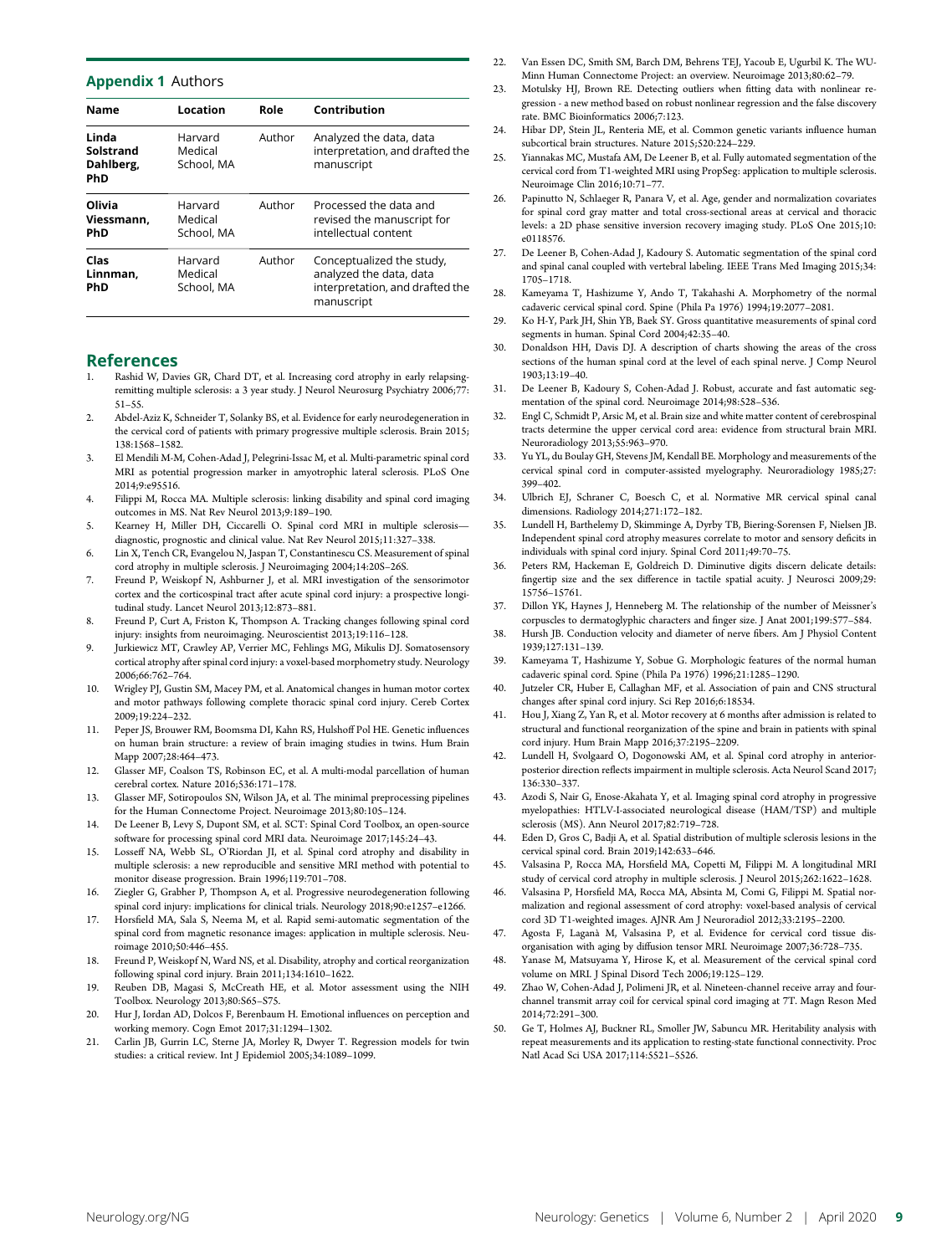# Neurology<sup>®</sup><br>Genetics

DOI 10.1212/NXG.0000000000000401 *Neurol Genet* 2020;6; Linda Solstrand Dahlberg, Olivia Viessmann and Clas Linnman **Heritability of cervical spinal cord structure**

**This information is current as of February 26, 2020**

reserved. Online ISSN: 2376-7839. Published by Wolters Kluwer Health, Inc. on behalf of the American Academy of Neurology.. All rights an open-access, online-only, continuous publication journal. Copyright Copyright © 2020 The Author(s). *Neurol Genet* is an official journal of the American Academy of Neurology. Published since April 2015, it is

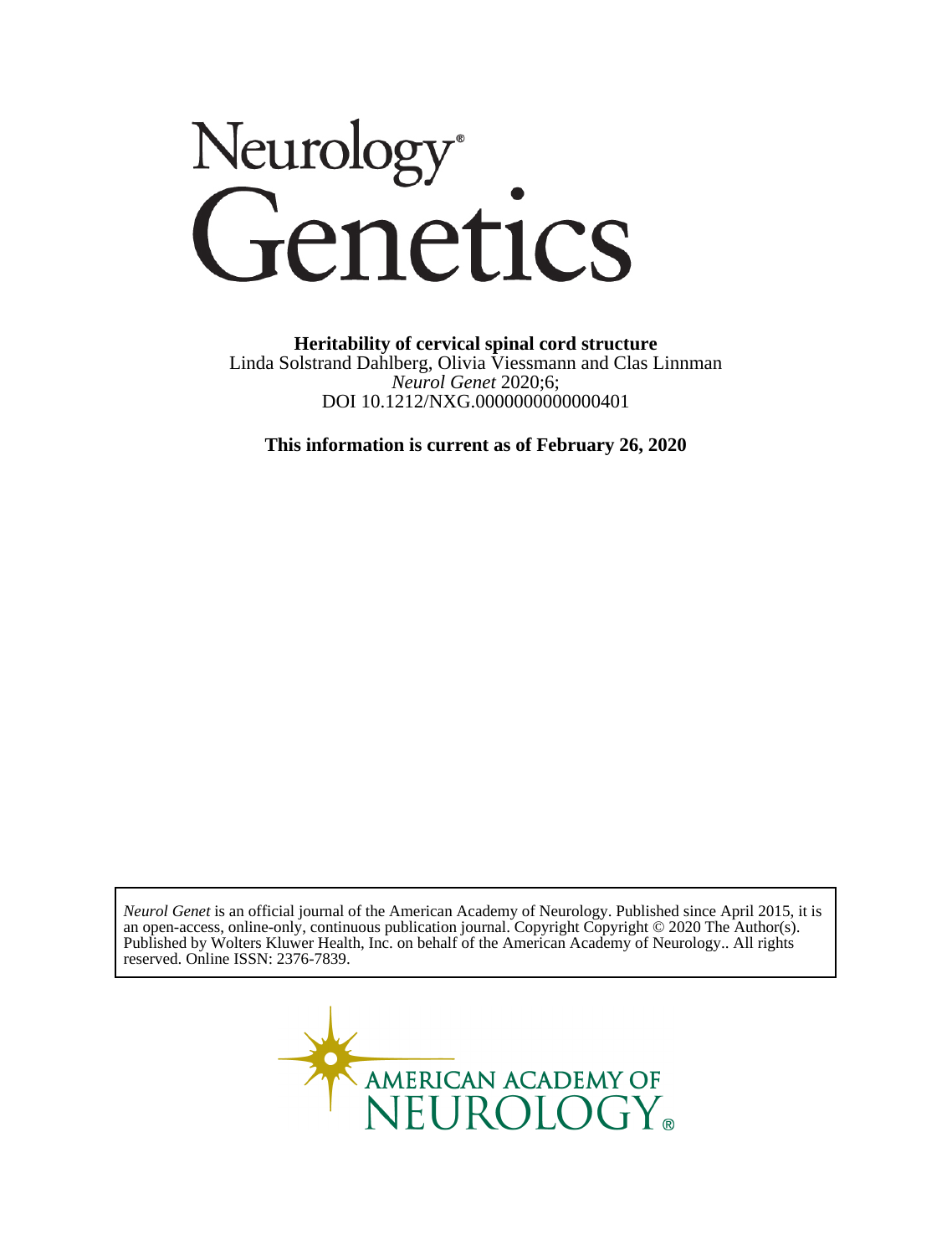| <b>Updated Information &amp;</b><br><b>Services</b> | including high resolution figures, can be found at:<br>http://ng.neurology.org/content/6/2/e401.full.html                                                                                                                                                                                                                            |
|-----------------------------------------------------|--------------------------------------------------------------------------------------------------------------------------------------------------------------------------------------------------------------------------------------------------------------------------------------------------------------------------------------|
| <b>References</b>                                   | This article cites 50 articles, 4 of which you can access for free at:<br>http://ng.neurology.org/content/6/2/e401.full.html##ref-list-1                                                                                                                                                                                             |
| <b>Citations</b>                                    | This article has been cited by 1 High Wire-hosted articles:<br>http://ng.neurology.org/content/6/2/e401.full.html##otherarticles                                                                                                                                                                                                     |
| <b>Subspecialty Collections</b>                     | This article, along with others on similar topics, appears in the<br>following collection(s):<br><b>All Spinal Cord</b><br>http://ng.neurology.org//cgi/collection/all_spinal_cord<br><b>Genetic linkage</b><br>http://ng.neurology.org//cgi/collection/genetic_linkage<br><b>MRI</b><br>http://ng.neurology.org//cgi/collection/mri |
| Errata                                              | An erratum has been published regarding this article. Please see next<br>page or:<br>/content/6/2/e419.full.pdf                                                                                                                                                                                                                      |
| <b>Permissions &amp; Licensing</b>                  | Information about reproducing this article in parts (figures, tables) or in<br>its entirety can be found online at:<br>http://ng.neurology.org/misc/about.xhtml#permissions                                                                                                                                                          |
| <b>Reprints</b>                                     | Information about ordering reprints can be found online:<br>http://ng.neurology.org/misc/addir.xhtml#reprintsus                                                                                                                                                                                                                      |

reserved. Online ISSN: 2376-7839. Published by Wolters Kluwer Health, Inc. on behalf of the American Academy of Neurology.. All rights an open-access, online-only, continuous publication journal. Copyright Copyright © 2020 The Author(s). *Neurol Genet* is an official journal of the American Academy of Neurology. Published since April 2015, it is